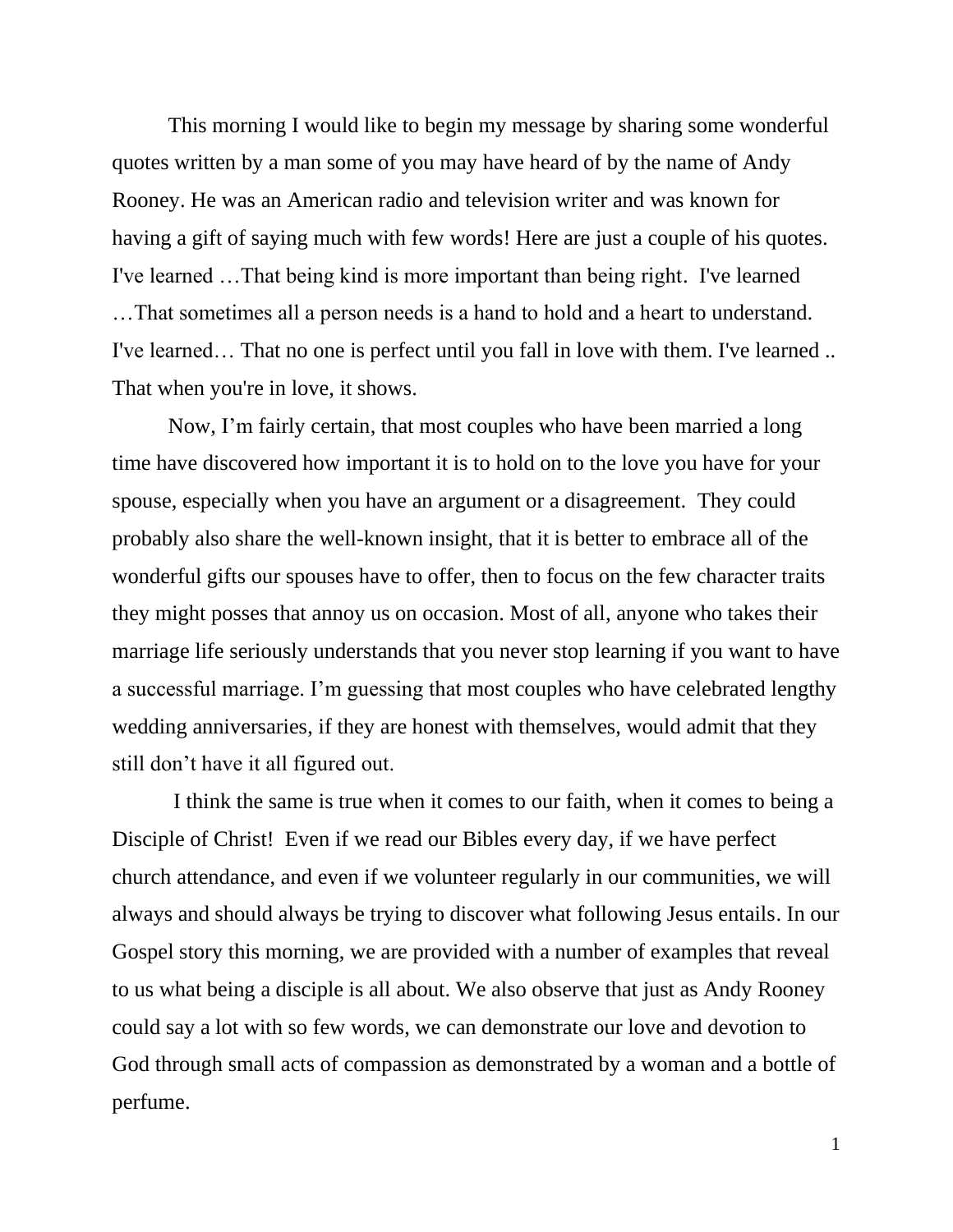So how does our narrative begin? It begins with what appears to be a random act of kindness. Mary, Martha, and Lazarus host a dinner party for Jesus, perhaps as a way of showing their gratitude for Jesus bringing Lazarus back to life. The meal they share might have even be a kind of a precursor to the special supper Jesus will share with his disciples on the night of his betrayal. In their own way each of the three hosts at the party demonstrate certain character traits that could be considered marks of discipleship.

The first trait is one that many of us are familiar with, especially if you have ever had the privilege of enjoying coffee fellowship on Sunday mornings here at First Lutheran. It is the attribute known as hospitality, and it is represented by Martha who symbolizes the idea of *work* as she serves the dinner that has been prepared for her Lord, our Lord. You may recall that earlier in John she gets upset with her sister Mary because she is sitting at Jesus feat listening to him instead of helping her with her tasks. When I was doing my clinical pastoral education in Seminary I was told by one of my instructors that I have a Martha type personality because I generally like to help others by doing. Through our faith in Christ, which at times is work in and of itself, we are called to do good works, to live fruitful lives.

The second character trait that we encounter in our story for today is embodied by Lazarus whose mere presence serves as a witness to any and all who had seen him die and rise again. People went to Bethany just to be able to see this man who had been raised from the dead. Lazarus represents what it means to be a witness, and his new life not only symbolizes the awesome power of Christ's miracles, but also shows us the love, grace, and compassion that Jesus has for all who would call themselves his followers and friends. We too ought to "walk in the newness of life" as witnesses, because through Christ's death and resurrection we have been raised from the dead. And we can witness to those around us by sharing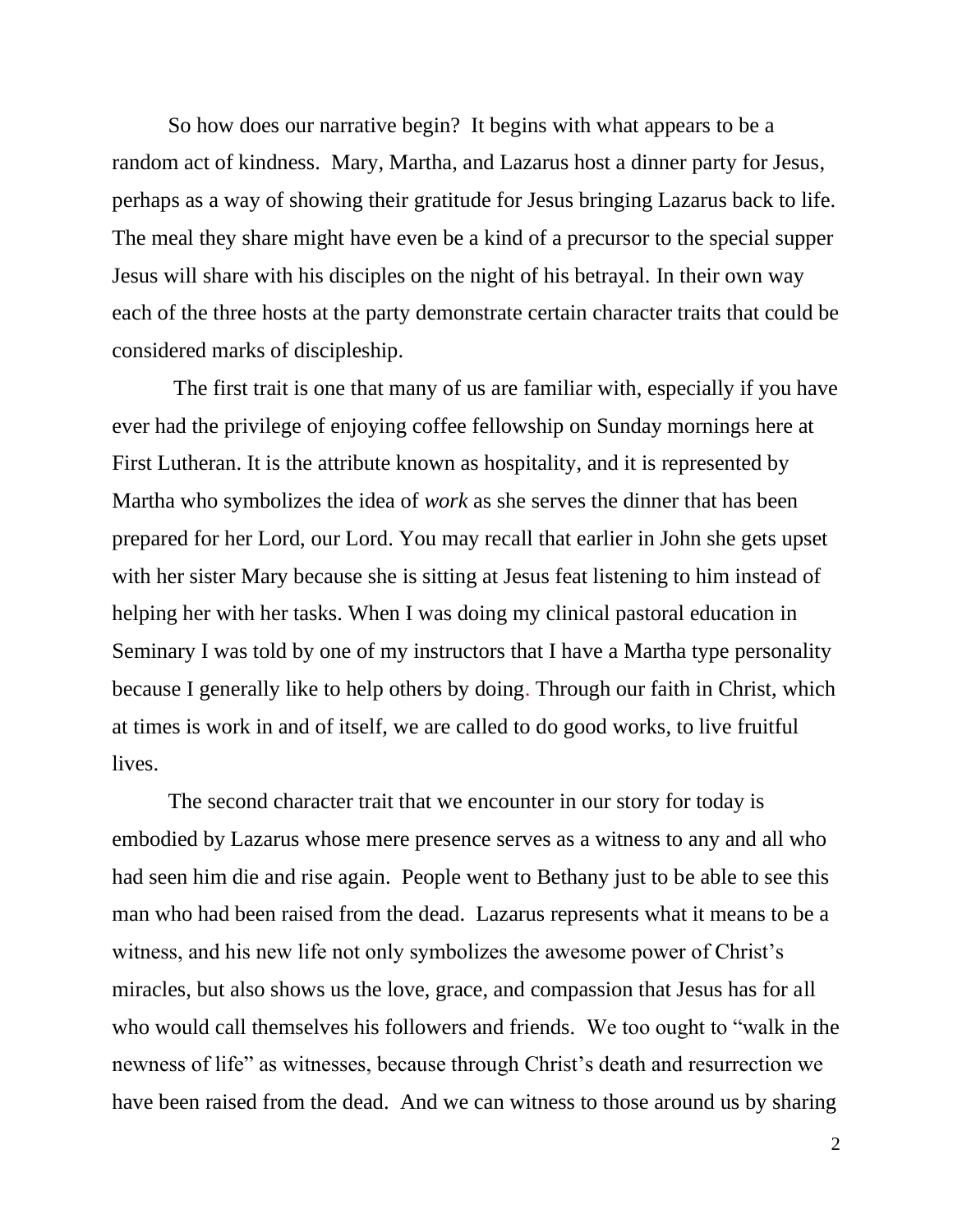with them the ways in which we have encountered Jesus in our lives and by telling our stories and offering our faith based testimonies with any and all who will listen.

The final trait that we come across in our narrative is represented by Mary who symbolizes the act of worship as she bends down and anoints Jesus' feet with oil, a perfume that likely cost a years' wages. Let's take a little time to examine her actions in greater detail.

Now, the tradition of foot washing in those days was a routine mater of cleanliness, and the use of oil on one's feet was soothing for those shod in sandals. People often washed and anointed their own feet, though some slaves would also wash and anoint the feet of others. In fact, slaves were the only ones who would do such a thing, and so through her actions Mary is asserting just how devoted she is to Jesus. She is willing to act as his servant. How many of us can say that we are willing to do the same?

It was also significant that Mary wiped his feet with her hair. Women took pride in their long hair. By using her hair to wipe the feet of Jesus, Mary further exhibits a sense of humility that illustrates the depth of loyalty and love that she has for him.

One could argue that Mary is the model disciple. She seems to exhibit all of the traits that each of the three hosts of the dinner party represent. Through her actions she is *working* by washing Christ's feat, *witnessing* through her presence to those throughout the house who could smell the costly perfume, and *worshiping* by humbling herself before Jesus. Mary does what Jesus will do himself only six days later in the Upper Room when he will wash the feet of his disciples.

And if Mary is the model disciple, the prime example for what we should do and can do, then Judas, is shown to be her opposite. Where Mary is generous,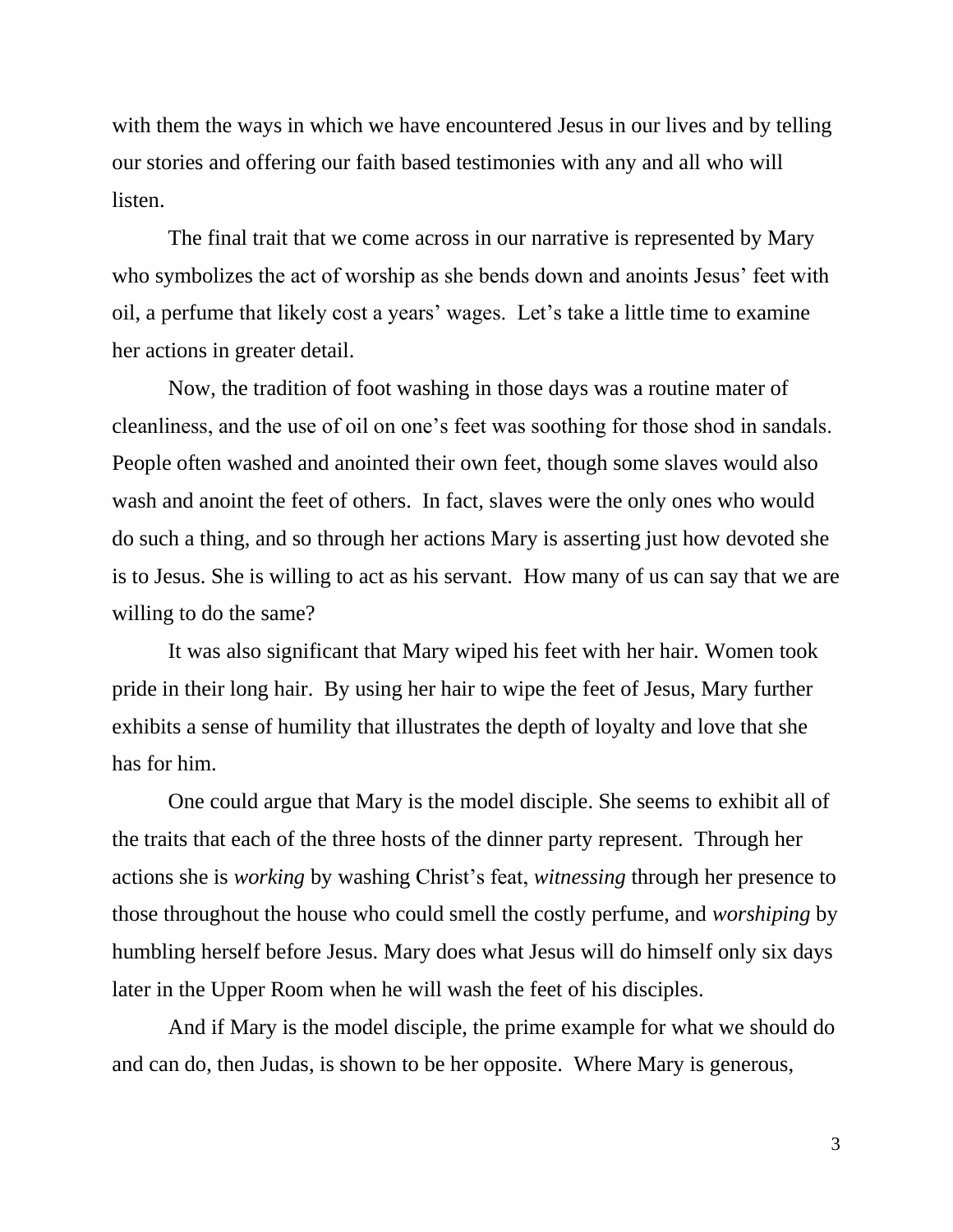Judas is greedy. While Mary illustrates her faith with her actions, Judas talks piously about giving to the poor when we know he is not sincere.

Mary's passionate discipleship in this scene at Bethany definitely stands out! Her actions model the kind of love and loyalty that we are called to emulate as beloved children of God and as followers of Jesus. Parker Palmer, in his book *The Active Life*, tells how six months living in a monastery taught him a valuable lesson. A life of contemplation and meditation is valuable only if it leads us to action…to living out our faith in daily life.

Action on the other hand, without prayer and reflection can be meaningless and even reckless. For Palmer, the two go hand in hand and *both* are necessary. Mary illustrates this well. Like a true disciple, Mary follows the road less taken. She not only meditates upon the words of Jesus, but she chooses to act upon them as well.

And what about us? How do we daily live out our baptismal calling to love God and serve others? We recall that when Jesus was asked "what is the greatest commandment?" he replied: "love the Lord your God *and* your neighbor as yourself." That is the cruciform mark of a faithful disciple. While working, witnessing, and worshiping may help us focus on our vertical relationship with God, how does this affect our horizontal relationship with others?

St. John provides us with an excellent answer to this question when he writes: "We love because God first loved us. If someone says, 'I love God,' yet hates one's brother or sister, they are a liar. For we cannot love God whom we have not seen, if we do not love our brother or sister whom we have seen. This is the command that Christ gave us: one who loves God, must also love their neighbor." Love is the evidence of being a disciple.

Each and every one of us has a different way of learning how to do things. For some of us, we learn by picking up a book, reading about how to do it, and